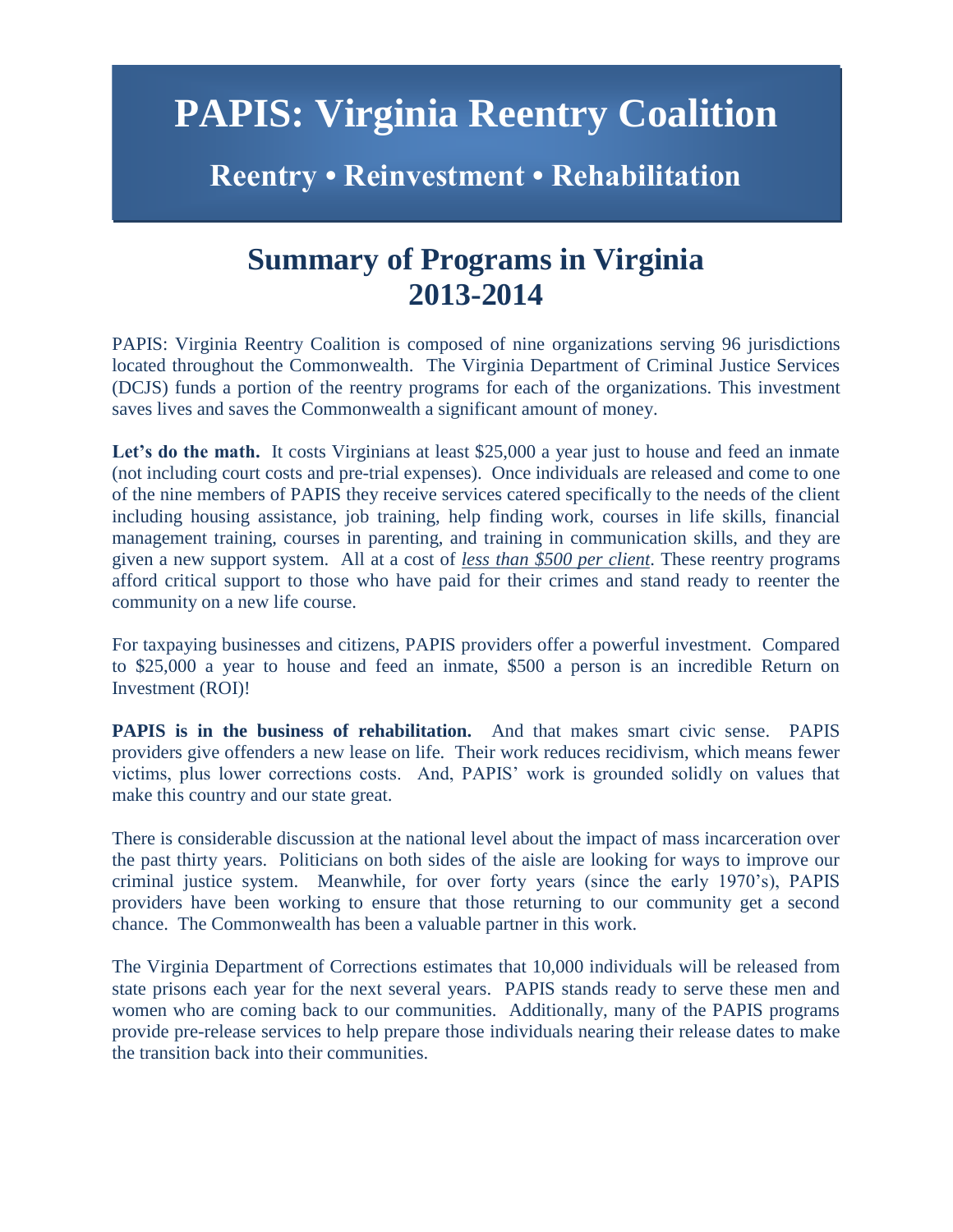## **What are the facts for FY14?**

### **Service Highlights**

- $\checkmark$  11,015 individual clients served
- $\checkmark$  41 full-time reentry staff and 15 part-time reentry staff
- $6,348$  clients receiving job assistance, employment skills, job placements, and job retention counseling and support contacts
- $\checkmark$  5,284 clients participated in educational and support groups pre- and post-release
- $\checkmark$  1,148 jobs obtained
- $\checkmark$  1,309 clients receiving housing assistance service
- $\checkmark$  3,474 clothing assistance service units provided
- $\checkmark$  797 identification documents obtained for clients
- $\checkmark$  16,191 transportation assistance service units provided
- $\checkmark$  3,959 referrals to other agencies
- $\checkmark$  825 volunteers contributed over 30,768 hours of service valued at over \$643,300
- Six of the nine PAPIS organizations are community-based non-profits, which have active Boards of Directors and involve over 800 volunteers in their work. Two of the nine are jailbased programs. And one of the nine is a community corrections and pretrial services program.
- All nine PAPIS organizations provide classes inside local and regional jails, and some prisons.
- PAPIS providers cover 81% of all Virginia counties in the state, representing 94% of Virginia's population based on the U.S. Census Bureau.

### **Research-Informed and Evidence-Based Practices (EBP)**

In an effort to improve public safety outcomes, PAPIS providers, working with the Department of Criminal Justice Services (DCJS), have worked hard over the past several years to implement researched-informed services and evidence-based practices (EBP) in several key areas. The introduction of EBP in corrections requires strong leadership and support at all levels of the criminal justice system and agencies must undergo extensive organization development changes, community collaboration, and the utilization of research proven instruments and programs that focus on improving outcomes to reduce re-offending and victimization.

Over the past several years, PAPIS providers have achieved the following:

- The Bureau of Justice Assistance (BJA) awarded three PAPIS providers and their respective collaborators multi-year Second Chance Funding based on innovative and best-practice models of reentry.
- All PAPIS providers have been trained in the Offender Screening Tool (OST), to effectively measure the criminogenic risk and needs for the local offender population. This assessment will allow PAPIS providers to create an informed case management plan that will address the risk/needs of the clients based on their higher criminogenic needs.
- Several PAPIS providers have been trained in Thinking for Change (T4C) and Moral Reconation Therapy (MRT) which address criminal thinking behaviors in the offender population.
- Job Retention classes and support have resulted in clients staying on the job much longer than in previous years.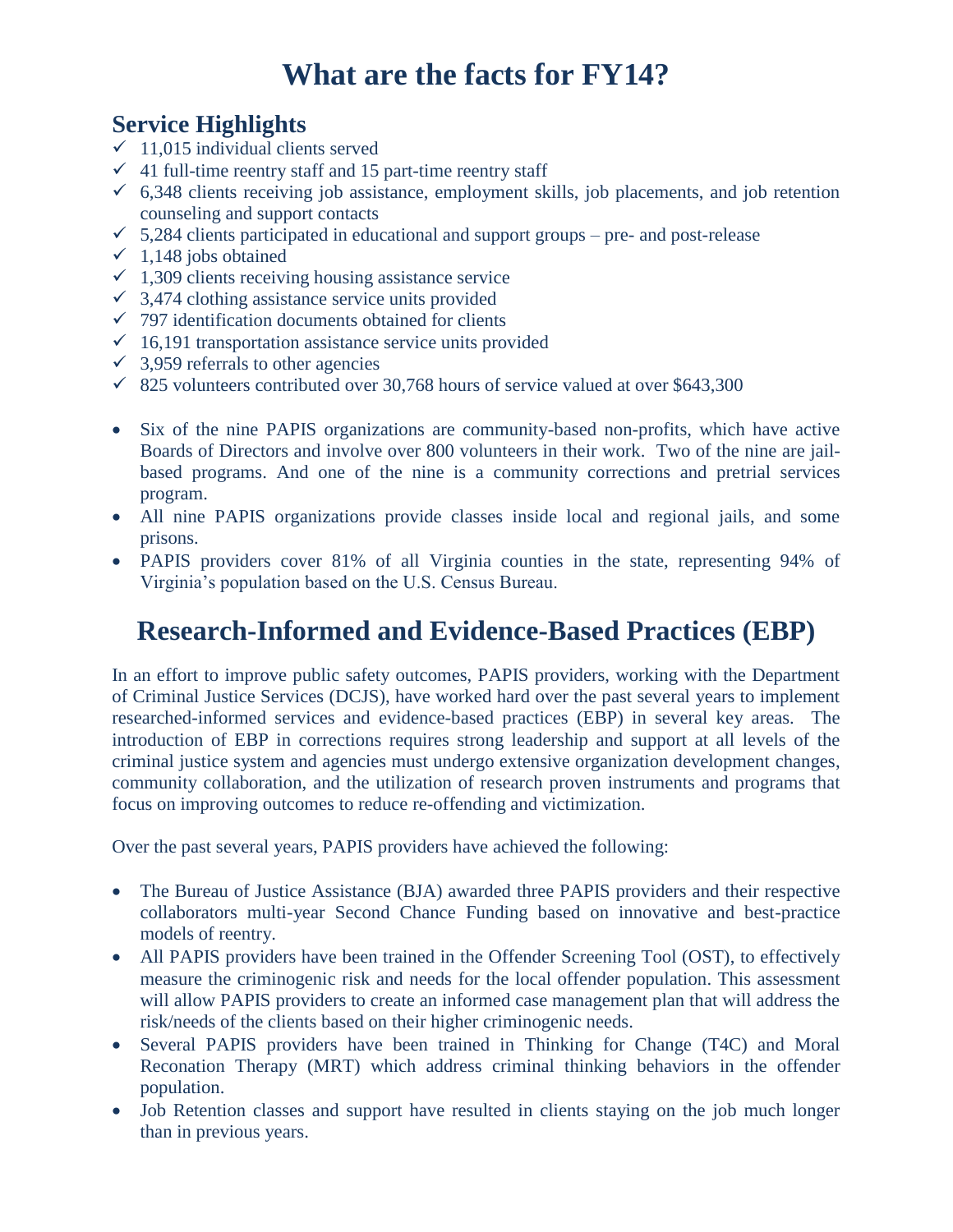### **PAPIS Program Coverage**



### **PAPIS Funding**



*The mission of the PAPIS: Virginia Reentry Coalition is to enhance public safety by ensuring that basic services, training, and encouragement are provided to those returning from incarceration in the Commonwealth of Virginia.* 

> For additional information, please contact: **Sandra Brandt, Chair** (757) 588-3151 [sbrandt@stepupincorporated.org](mailto:sbrandt@stepupincorporated.org) **[http://VA4Reentry.org/](http://va4reentry.org/)**